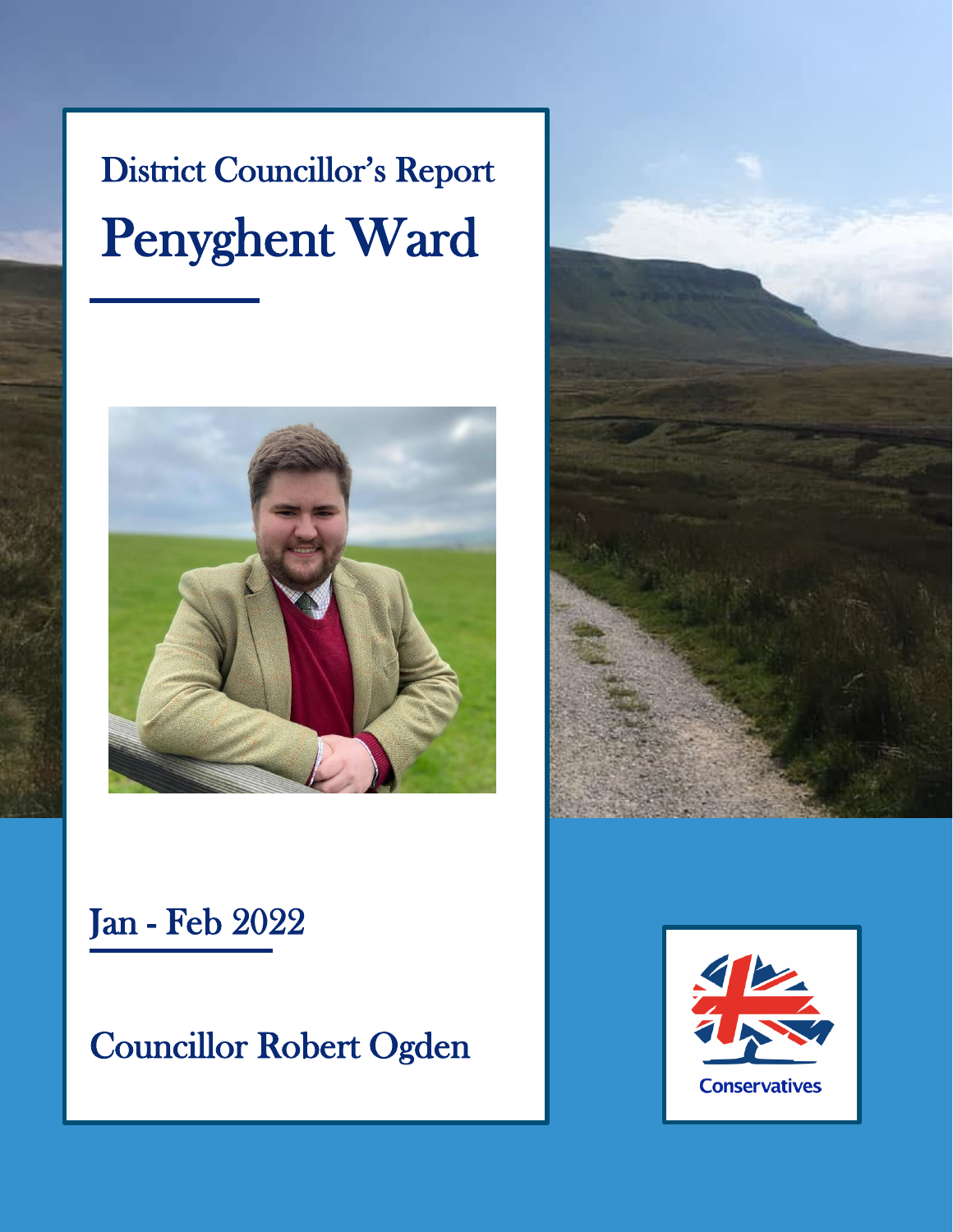# **Correspondence**

#### **Emergency Planning**



On behalf of Horton-in-Ribblesdale Parish Council, I made enquiries with Craven District Council about the planning arrangements for emergencies:

*"Following a meeting with Horton-in-Ribblesdale Parish Council and village residents, it was clear that they felt very let down by many different organizations, CDC included. Storm Arwen at the end of 2021 left many properties in the parish had no power, internet, water, or mobile phone signal for several days. Some properties were affected for more than a week. During this time, they felt there was an inadequate response from any authority or organization. In particular, parish councillors believed the effective of communication (including from CDC) was left wanting. It is not clear from the council website what the responsibilities of CDC are in such situations, and what assistance can be offered. Since then, nothing much seems to have changed regarding preparedness for future emergencies, or communication with rural residents.*

*Therefore, on behalf of the people of Horton-in-Ribblesdale, I have six questions to ask:*

- 1. What are the criteria CDC has for an 'emergency' that requires a response?
- 2. Does CDC have a parish-specific or otherwise localised emergency planning response, particularly for Horton-in-Ribblesdale?
- 3. How can residents access existing emergency plans specific to Horton-in-Ribblesdale?
- 4. How up-to-date are these plans and how frequently are they reviewed?
- 5. How does CDC communicate with residents during emergencies, to direct them to available services on offer (e.g. emergency shelter, utilities repair updates, flooding responses)?
- 6. Has CDC considered improving the accessibility of its website to make it easier for residents across the district to find information related to the questions above?

*Thank you for considering these questions – there are many in Penyghent Ward who are eager to increase their understanding of their council's role in emergencies."*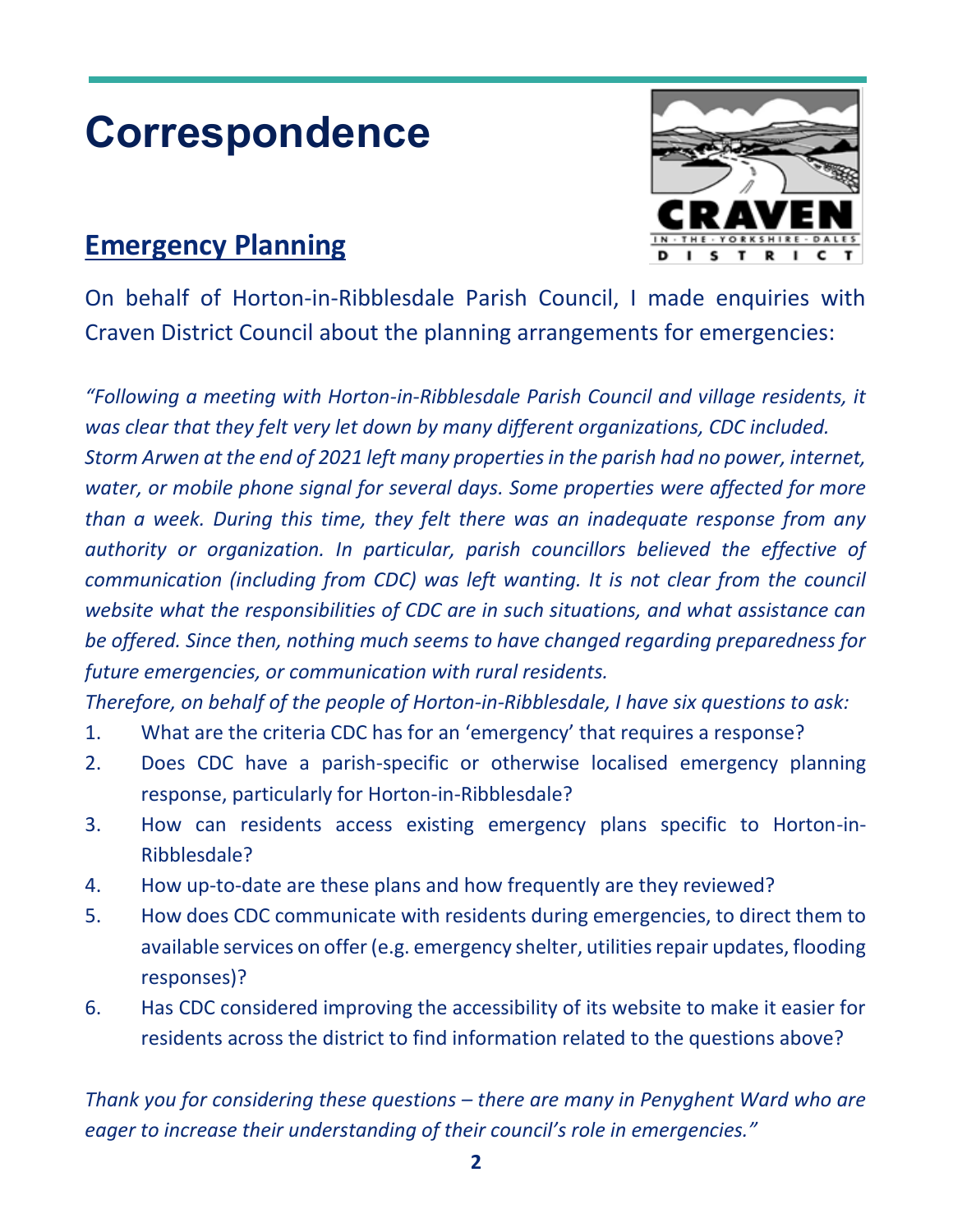#### **The CDC officer who replied was helpful in answering the questions I asked:**

*"Following Storm Arwen I attended a number of multi-agency meetings with the aim of establishing the impact of the storm and which communities/vulnerable persons required assistance. Officers did attend areas throughout the district and we responded to issues that were known to us. Unfortunately information was very limited and difficult to obtain, no doubt due to the nature of the incident. A multi-agency de-brief of the incident was held and I anticipate there being recommendations from that.* 

*In relation to your specific questions, there are legal definitions around the term 'emergency' and 'major incident'. However, if residents have concerns about an incident, they should contact the Council so that a decision can be made as to whether a local or multi-agency response is required. Incidents are dealt with on a case by case basis, using national guidelines. We have various plans in place and methods of communication with residents will depend on the situation. I agree the information on the Council website can be improved and I will look at this as soon as possible.*

*A number of our communities have emergency plans, which work very well for localised issues and we work closely with some of the Community Leads during localised incidents, particularly flooding. I understand Lee Brayford from the NYCC Emergencies Team has been in touch with Horton-in-Ribblesdale Parish Council about developing a Community Emergency Plan. Both myself and Lee are happy to attend a Parish Meeting and go through what is required and help develop a plan. For information, I have attached a blank template, which has also been sent to the Clerk, so you can see what is involved.* 

*In the meantime, the out of hours emergency contact number for Craven District is 01653 699392. During office hours, the Council can be contacted on the usual number: 01756 700600. Incidents reported are passed to the relevant officer who can then respond as necessary.* 

*Further information on the North Yorkshire Local Resilience Forum, who respond to emergency incidents, can be found here:<https://www.emergencynorthyorks.gov.uk/> "*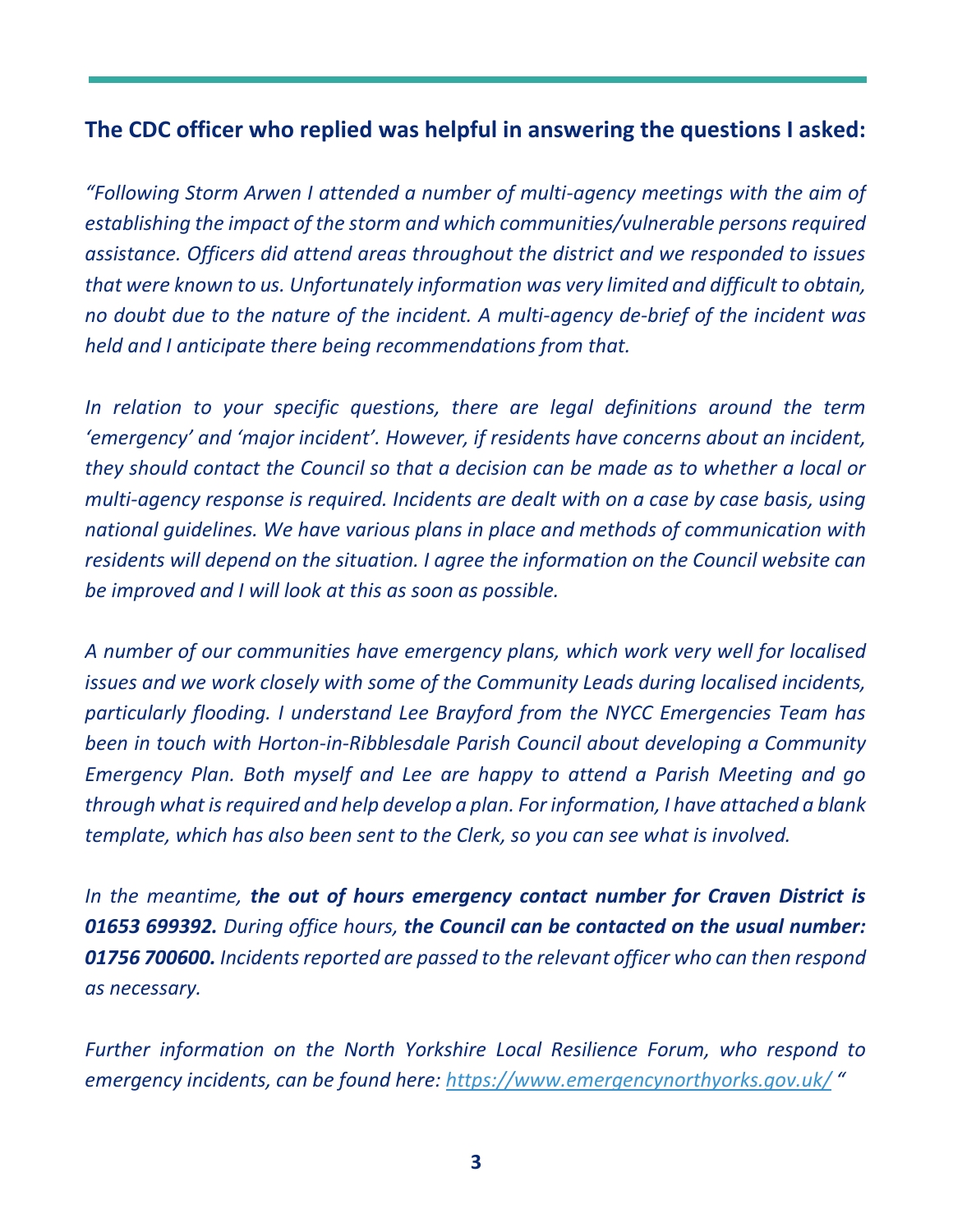## **Planning matters in Penyghent Ward**





Planning is a funioscity in Penyghent as it is divided between the two authorities shown above. I bizarrely have no input, despite being the elected representative for Penyghent, on planning matters within my ward that fall in the boundaries of the Yorkshire Dales National Park. But who am I to question this democratic deficit? Conversely, as most of Giggleswick lies outside the YDNP, I can get more involved in the process.

With that in mind, as the local district councillor I am acutely aware of the large number of objections lodged against the Lord's Close planning proposal. Many of these objections contain legitimate concerns that must be investigated by the developers, Craven District Council officers, and other relevant parties. I'm disappointed by the lack of communication from Giggleswick School and the developers with myself. Furthermore, it has been noted that the plans have changed significantly from those presented at the summer 2021 open day that I attended. I hope that Craven's planning process will deliver a fair and considered verdict.

I am glad to see that the proposal to build 41 houses includes 12 affordable houses. 12 is better than nothing. I am however disappointed that 12 out of 41 equals 29.2%. This is below Craven District Council's 30% affordable housing policy, and quite frankly appears stingy. As the landowner is a local school, they must do better if they want to properly serve their community.

There are however some hard realities that need to be faced once these finer details have been ironed out. The site has been allocated in Craven's 2012 – 2032 Local Plan, and it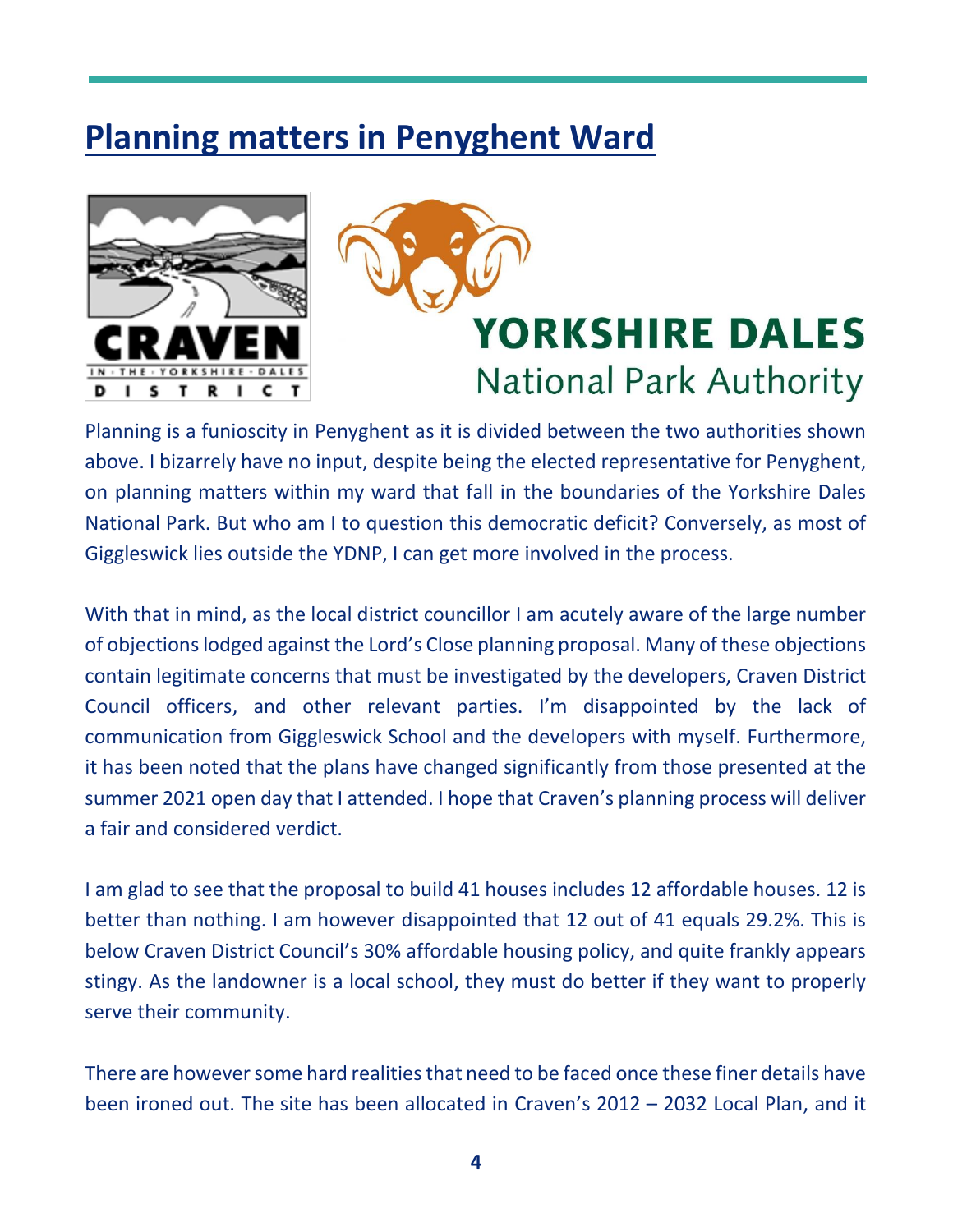would be unrealistic to hope that the site will forever remain an open field. Furthermore, I personally recognise the acute housing shortage in north Craven, which is also a pressing national issue.

In my election campaign, I pledged to support opportunities for young people to stay in and come to our area, and promote the sustainable growth of our community. The bedrock for this is affordable housing development. I believe that there is a genuine risk that national and local government inaction, combined with rampant NIMBYism from older property-owning people, has created (and is further entrenching) a terrible generational divide.

Since 2000, UK house price growth has significantly outpaced the rise in average earnings. The average house in March 2021 cost more than 65 times the average UK home in January 1970, but average weekly wages were only 3 times higher, according to data from the Office for National Statistics. Younger generations are devoid of property, and this has many consequences.

Swathes of young people are sinking any earnings that haven't been taken through rising taxation and inflation into the pockets of landlords. Our communities are ageing and dying as young people move away to find better opportunities. Aspiration is collapsing. Who will provide your social services when the Yorkshire Dales become a retirement home? Who will be there to provide hospitality, and fill the jobs that keep our area from falling apart?

When a young person is unable to obtain capital, they are denied an opportunity to invest in their own futures, and become stakeholders in society. This reality riles every conservative instinct in my bones. Inaction over decades by everyone has already led to the closure of several schools in Ribblesdale, most recently in Horton-in-Ribblesdale. Wholly avoidable, self-inflicted, and absolutely infuriating.

#### **The moral of the story is that we need to build more houses. That is the hill I will die on, like it or not.**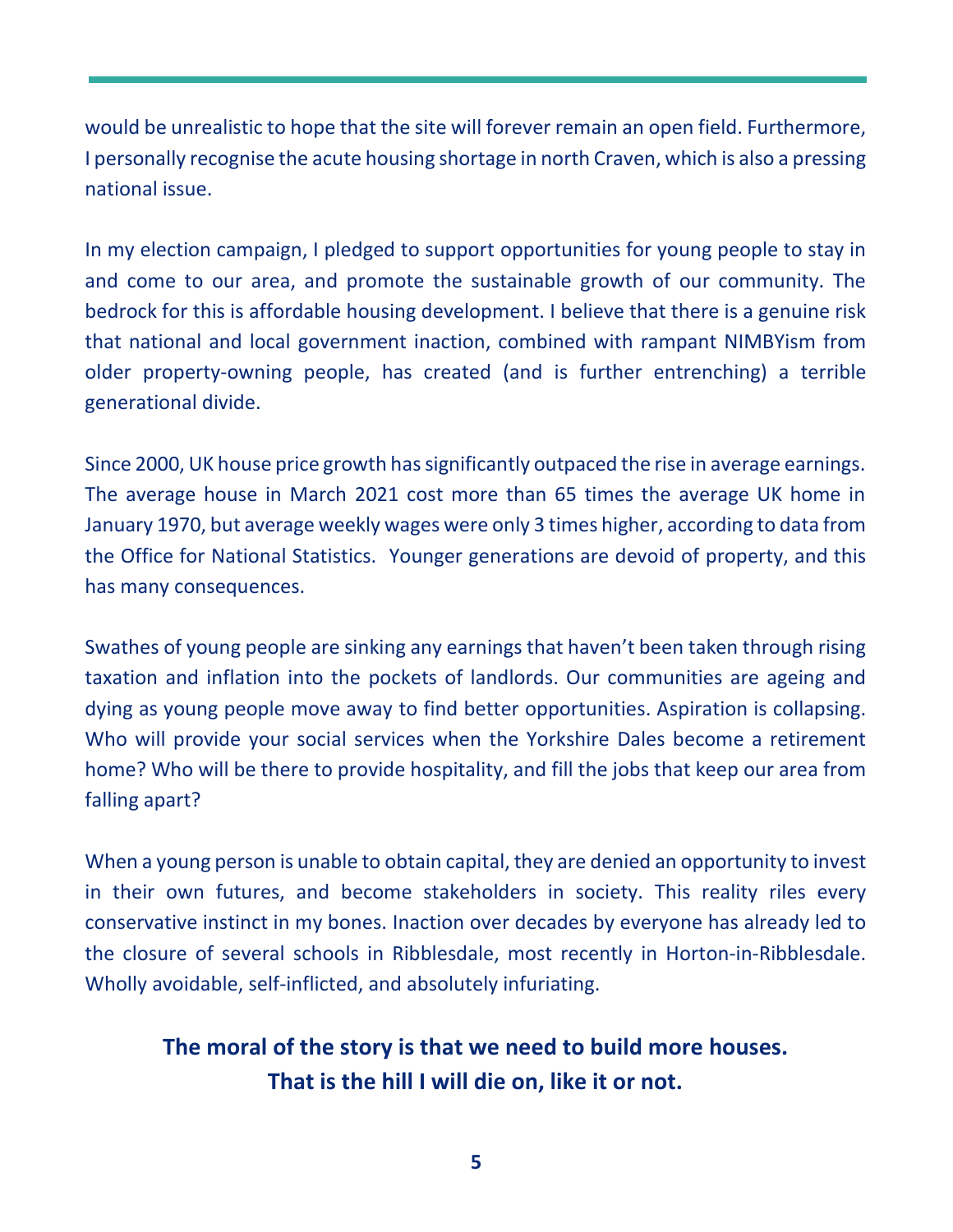### **Ward Member Grant Scheme**

The Ward Member Grants is a scheme run by Craven District Council that enables councillors to dish out small grants to local community groups. I think it is an excellent opportunity to help those small groups that make a real difference in Penyghent. The scheme closes for applications at 4pm on Monday 14th February 2022. I strongly encourage you or your local community group to apply now for funding! To find out more, and access the application form, please visit the CDC website using the following link: [https://www.cravendc.gov.uk/community-living/grants-community-projects/craven](https://www.cravendc.gov.uk/community-living/grants-community-projects/craven-district-council-ward-member-grants/)[district-council-ward-member-grants/](https://www.cravendc.gov.uk/community-living/grants-community-projects/craven-district-council-ward-member-grants/)

## **North Yorkshire Council Elections – May 2022**

Local Government Reorganization is edging closer, with elections to the new authority due to take place in May 2022. Those elected will have the immense responsibility of preparing for the full transfer of powers to the new authority on the  $1<sup>st</sup>$  April 2023. When I stood in the by-election for Penyghent Ward in May 2021, it was to complete the remainder of Councillor Richard Welch's term until the next scheduled election in May 2022. However, the cancellation of that election and automatic extension my term until the end of Craven District Council in March 2023 means that I am your representative for an additional 11 months.

Outside of my role as a district councillor, I am a full-time secondary school History teacher. I have been able to fit these two roles nicely around each other as my councillor duties revolve mainly around evening meetings. Looking into the future it was clear to me that the role of a councillor on the new North Yorkshire unitary council was more time-consuming, and principally a role carried out during the working day. Unfortunately, this makes it a role incompatible with my teaching commitments.

I would therefore like to report that I will not be standing for election to the new North Yorkshire Council. However, I will continue to fulfil my obligations as the district councillor for Penyghent and represent our area to the best of my ability.